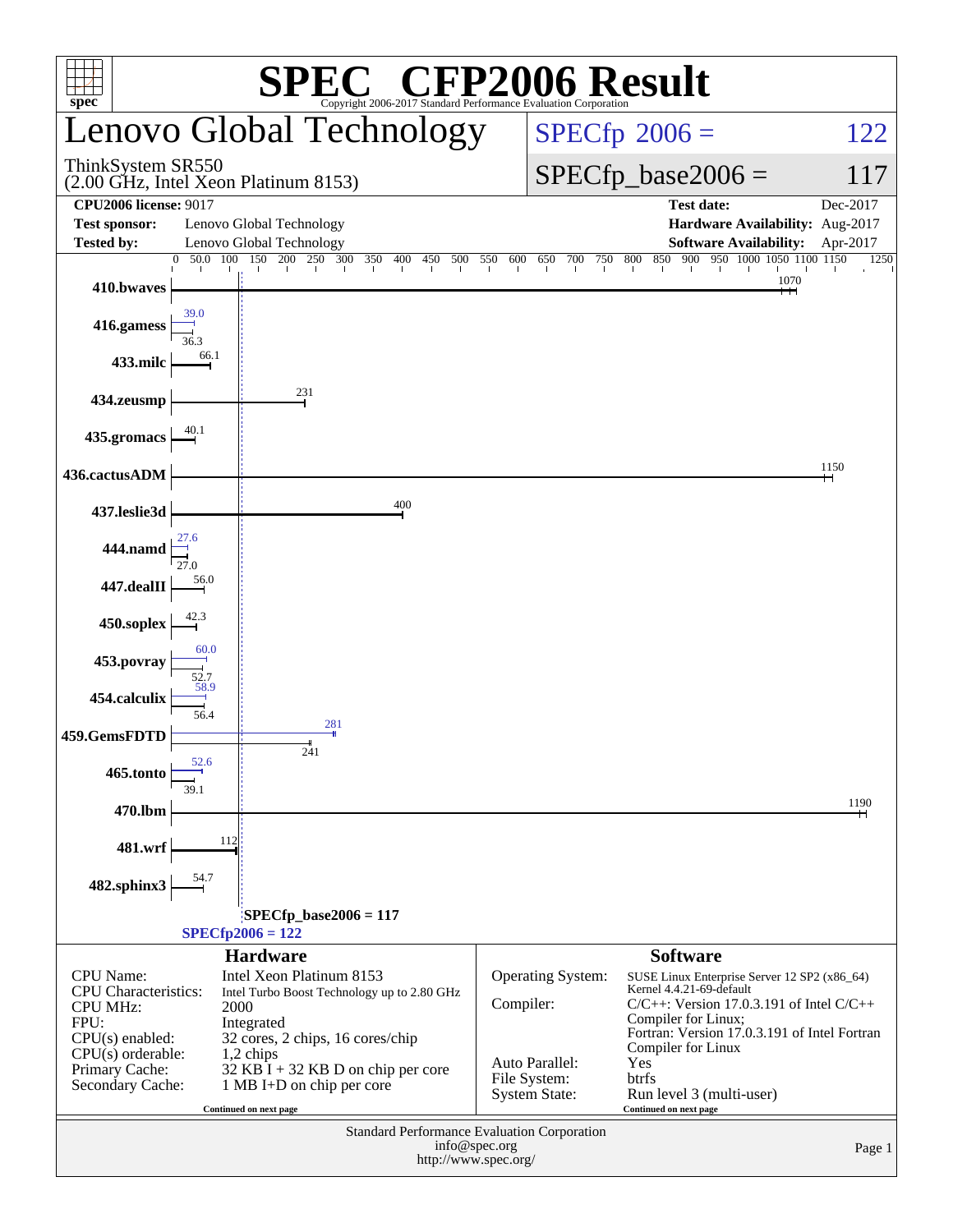

# enovo Global Technology

#### ThinkSystem SR550

(2.00 GHz, Intel Xeon Platinum 8153)

 $SPECfp2006 = 122$  $SPECfp2006 = 122$ 

#### $SPECfp\_base2006 = 117$

| <b>CPU2006 license: 9017</b> |                                      |                                 | <b>Test date:</b><br>Dec-2017             |  |  |  |  |
|------------------------------|--------------------------------------|---------------------------------|-------------------------------------------|--|--|--|--|
| <b>Test sponsor:</b>         | Lenovo Global Technology             | Hardware Availability: Aug-2017 |                                           |  |  |  |  |
| <b>Tested by:</b>            | Lenovo Global Technology             |                                 | <b>Software Availability:</b><br>Apr-2017 |  |  |  |  |
| L3 Cache:                    | 22 MB I+D on chip per chip           | <b>Base Pointers:</b>           | 64-bit                                    |  |  |  |  |
| Other Cache:                 | None                                 | Peak Pointers:                  | $32/64$ -bit                              |  |  |  |  |
| Memory:                      | 384 GB (12 x 32 GB 2Rx4 PC4-2666V-R) | Other Software:                 | None                                      |  |  |  |  |
| Disk Subsystem:              | 1 x 800 GB SAS SSD                   |                                 |                                           |  |  |  |  |
| Other Hardware:              | None                                 |                                 |                                           |  |  |  |  |

|                  | Results Table                                                                                            |              |                |       |                |       |                |              |                |              |                |              |
|------------------|----------------------------------------------------------------------------------------------------------|--------------|----------------|-------|----------------|-------|----------------|--------------|----------------|--------------|----------------|--------------|
|                  | <b>Base</b>                                                                                              |              |                |       |                |       | <b>Peak</b>    |              |                |              |                |              |
| <b>Benchmark</b> | <b>Seconds</b>                                                                                           | <b>Ratio</b> | <b>Seconds</b> | Ratio | <b>Seconds</b> | Ratio | <b>Seconds</b> | <b>Ratio</b> | <b>Seconds</b> | <b>Ratio</b> | <b>Seconds</b> | <b>Ratio</b> |
| 410.bwaves       | 12.5                                                                                                     | 1080         | 12.7           | 1070  | 12.9           | 1060  | 12.5           | 1080         | 12.7           | 1070         | 12.9           | 1060         |
| 416.gamess       | 539                                                                                                      | 36.3         | 540            | 36.3  | 538            | 36.4  | 502            | 39.0         | 504            | 38.8         | 501            | 39.1         |
| $433$ .milc      | 137                                                                                                      | 66.8         | 139            | 66.1  | 139            | 66.0  | 137            | 66.8         | 139            | 66.1         | 139            | 66.0         |
| 434.zeusmp       | 39.3                                                                                                     | 231          | 39.4           | 231   | 39.6           | 230   | 39.3           | 231          | 39.4           | 231          | 39.6           | 230          |
| 435.gromacs      | 178                                                                                                      | 40.0         | 178            | 40.1  | 178            | 40.2  | 178            | 40.0         | 178            | 40.1         | 178            | 40.2         |
| 436.cactusADM    | 10.4                                                                                                     | 1150         | 10.4           | 1150  | 10.6           | 1130  | 10.4           | 1150         | 10.4           | 1150         | 10.6           | 1130         |
| 437.leslie3d     | 23.6                                                                                                     | 399          | 23.5           | 401   | 23.5           | 400   | 23.6           | 399          | 23.5           | 401          | 23.5           | 400          |
| 444.namd         | 298                                                                                                      | 27.0         | 297            | 27.0  | 298            | 27.0  | 290            | 27.6         | 290            | 27.6         | 290            | 27.6         |
| $447$ .dealII    | 205                                                                                                      | 55.9         | 204            | 56.0  | 204            | 56.1  | 205            | 55.9         | 204            | 56.0         | 204            | 56.1         |
| $450$ .soplex    | 196                                                                                                      | 42.6         | 197            | 42.2  | <u>197</u>     | 42.3  | 196            | 42.6         | 197            | 42.2         | 197            | 42.3         |
| 453.povray       | 101                                                                                                      | 52.8         | 101            | 52.7  | 101            | 52.7  | 89.0           | 59.8         | 88.7           | 60.0         | 88.7           | 60.0         |
| 454.calculix     | 146                                                                                                      | 56.4         | 146            | 56.5  | 147            | 56.3  | <b>140</b>     | 58.9         | 140            | 58.9         | 141            | 58.7         |
| 459.GemsFDTD     | 44.6                                                                                                     | 238          | 44.0           | 241   | 43.9           | 242   | 37.8           | 281          | 37.4           | 284          | 37.9           | 280          |
| $465$ .tonto     | 254                                                                                                      | 38.8         | 251            | 39.1  | 251            | 39.3  | 187            | 52.6         | 187            | 52.6         | 187            | 52.6         |
| 470.1bm          | 11.5                                                                                                     | 1190         | 11.5           | 1190  | 11.4           | 1200  | 11.5           | 1190         | 11.5           | 1190         | 11.4           | 1200         |
| 481.wrf          | 99.2                                                                                                     | 113          | 99.5           | 112   | 101            | 110   | 99.2           | 113          | 99.5           | 112          | 101            | 110          |
| 482.sphinx3      | 357                                                                                                      | 54.6         | 356            | 54.7  | 356            | 54.8  | 357            | 54.6         | 356            | 54.7         | 356            | 54.8         |
|                  | Results appear in the order in which they were run. Bold underlined text indicates a median measurement. |              |                |       |                |       |                |              |                |              |                |              |

#### **[Results Table](http://www.spec.org/auto/cpu2006/Docs/result-fields.html#ResultsTable)**

#### **[Operating System Notes](http://www.spec.org/auto/cpu2006/Docs/result-fields.html#OperatingSystemNotes)**

Stack size set to unlimited using "ulimit -s unlimited"

#### **[Platform Notes](http://www.spec.org/auto/cpu2006/Docs/result-fields.html#PlatformNotes)**

BIOS configuration: Choose Operating Mode set to Maximum Performance Hyper-Threading set to Disable MONITORMWAIT set to Enable XPT Prefetcher set to Enable Adjacent Cache Prefetch set to Disable LLC Deadline Alloc set to Disable Sysinfo program /home/cpu2006-1.2-ic17.0u3/config/sysinfo.rev6993 Revision 6993 of 2015-11-06 (b5e8d4b4eb51ed28d7f98696cbe290c1) running on linux-g50d Mon Dec 11 02:40:18 2017 Continued on next page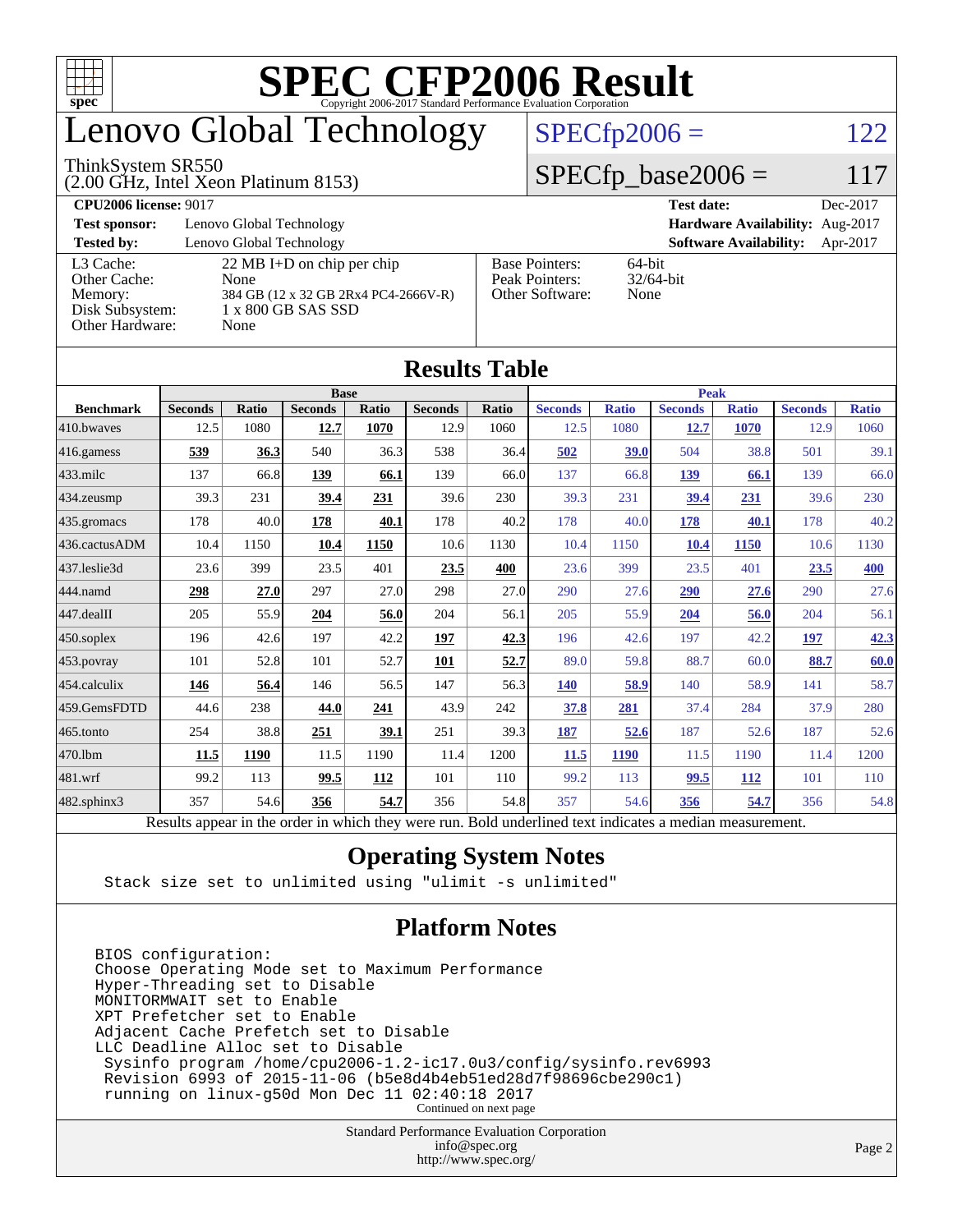

### enovo Global Technology

ThinkSystem SR550

(2.00 GHz, Intel Xeon Platinum 8153)

 $SPECTp2006 = 122$ 

 $SPECTp\_base2006 = 117$ 

#### **[CPU2006 license:](http://www.spec.org/auto/cpu2006/Docs/result-fields.html#CPU2006license)** 9017 **[Test date:](http://www.spec.org/auto/cpu2006/Docs/result-fields.html#Testdate)** Dec-2017

**[Test sponsor:](http://www.spec.org/auto/cpu2006/Docs/result-fields.html#Testsponsor)** Lenovo Global Technology **[Hardware Availability:](http://www.spec.org/auto/cpu2006/Docs/result-fields.html#HardwareAvailability)** Aug-2017 **[Tested by:](http://www.spec.org/auto/cpu2006/Docs/result-fields.html#Testedby)** Lenovo Global Technology **[Software Availability:](http://www.spec.org/auto/cpu2006/Docs/result-fields.html#SoftwareAvailability)** Apr-2017

#### **[Platform Notes \(Continued\)](http://www.spec.org/auto/cpu2006/Docs/result-fields.html#PlatformNotes)**

Standard Performance Evaluation Corporation [info@spec.org](mailto:info@spec.org) This section contains SUT (System Under Test) info as seen by some common utilities. To remove or add to this section, see: <http://www.spec.org/cpu2006/Docs/config.html#sysinfo> From /proc/cpuinfo model name : Intel(R) Xeon(R) Platinum 8153 CPU @ 2.00GHz 2 "physical id"s (chips) 32 "processors" cores, siblings (Caution: counting these is hw and system dependent. The following excerpts from /proc/cpuinfo might not be reliable. Use with caution.) cpu cores : 16 siblings : 16 physical 0: cores 0 1 2 3 4 5 6 7 8 9 10 11 12 13 14 15 physical 1: cores 0 1 2 3 4 5 6 7 8 9 10 11 12 13 14 15 cache size : 22528 KB From /proc/meminfo<br>MemTotal: 395893764 kB HugePages\_Total: 0 Hugepagesize: 2048 kB From /etc/\*release\* /etc/\*version\* SuSE-release: SUSE Linux Enterprise Server 12 (x86\_64) VERSION = 12 PATCHLEVEL = 2 # This file is deprecated and will be removed in a future service pack or release. # Please check /etc/os-release for details about this release. os-release: NAME="SLES" VERSION="12-SP2" VERSION\_ID="12.2" PRETTY\_NAME="SUSE Linux Enterprise Server 12 SP2" ID="sles" ANSI\_COLOR="0;32" CPE\_NAME="cpe:/o:suse:sles:12:sp2" uname -a: Linux linux-g50d 4.4.21-69-default #1 SMP Tue Oct 25 10:58:20 UTC 2016 (9464f67) x86\_64 x86\_64 x86\_64 GNU/Linux run-level 3 Dec 10 17:17 SPEC is set to: /home/cpu2006-1.2-ic17.0u3 Filesystem Type Size Used Avail Use% Mounted on /dev/sda2 btrfs 744G 169G 575G 23% /home Additional information from dmidecode: Warning: Use caution when you interpret this section. The 'dmidecode' program Continued on next page

<http://www.spec.org/>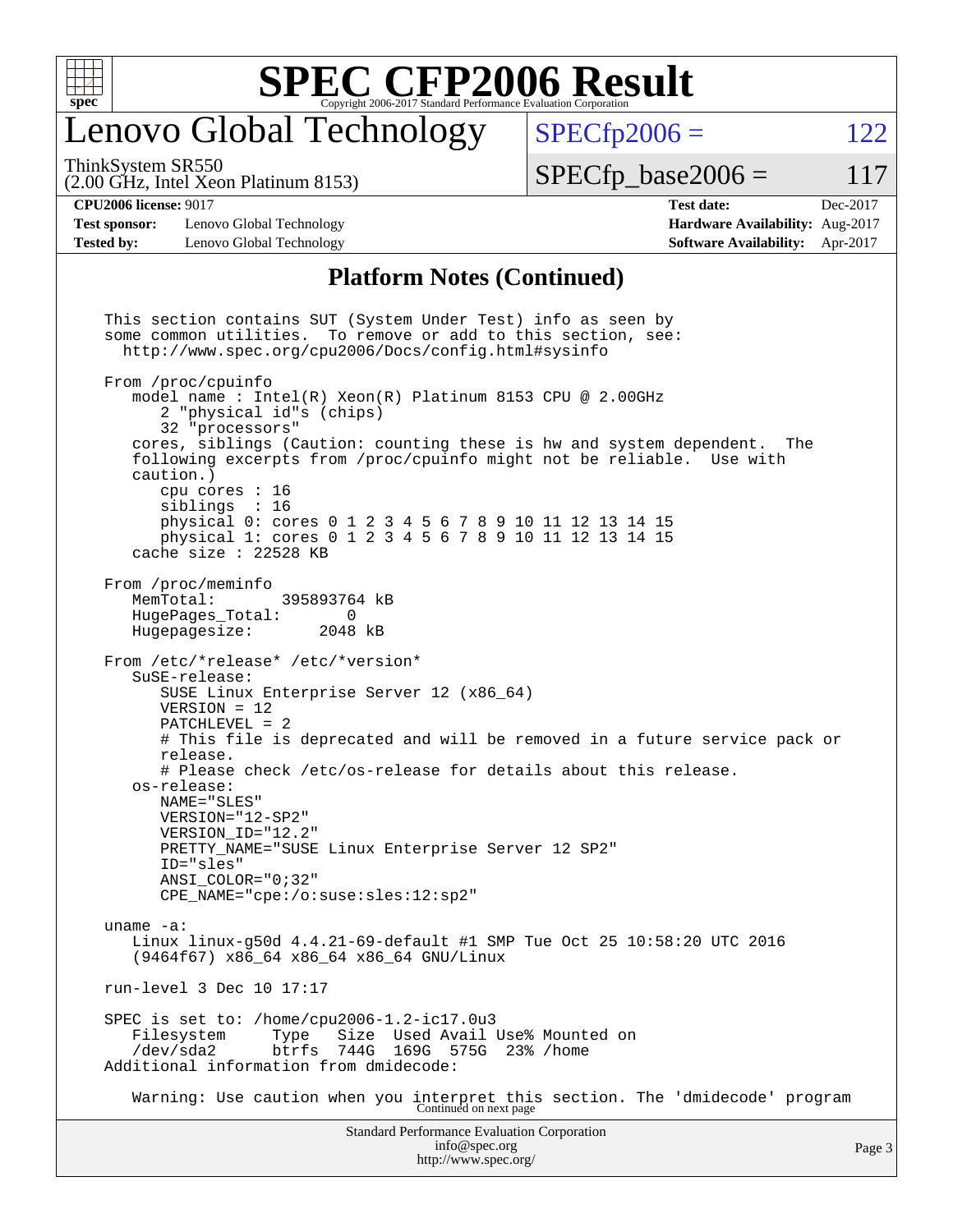

## enovo Global Technology

ThinkSystem SR550

 $SPECTp2006 = 122$ 

(2.00 GHz, Intel Xeon Platinum 8153)

 $SPECTp\_base2006 = 117$ 

**[Test sponsor:](http://www.spec.org/auto/cpu2006/Docs/result-fields.html#Testsponsor)** Lenovo Global Technology **[Hardware Availability:](http://www.spec.org/auto/cpu2006/Docs/result-fields.html#HardwareAvailability)** Aug-2017 **[Tested by:](http://www.spec.org/auto/cpu2006/Docs/result-fields.html#Testedby)** Lenovo Global Technology **[Software Availability:](http://www.spec.org/auto/cpu2006/Docs/result-fields.html#SoftwareAvailability)** Apr-2017

**[CPU2006 license:](http://www.spec.org/auto/cpu2006/Docs/result-fields.html#CPU2006license)** 9017 **[Test date:](http://www.spec.org/auto/cpu2006/Docs/result-fields.html#Testdate)** Dec-2017

#### **[Platform Notes \(Continued\)](http://www.spec.org/auto/cpu2006/Docs/result-fields.html#PlatformNotes)**

 reads system data which is "intended to allow hardware to be accurately determined", but the intent may not be met, as there are frequent changes to hardware, firmware, and the "DMTF SMBIOS" standard.

 BIOS Lenovo -[TEE119J-1.20]- 09/06/2017 Memory: 12x Hynix HMA84GR7AFR4N-VK 32 GB 2 rank 2666 MHz

(End of data from sysinfo program)

#### **[General Notes](http://www.spec.org/auto/cpu2006/Docs/result-fields.html#GeneralNotes)**

Environment variables set by runspec before the start of the run: KMP AFFINITY = "granularity=fine, compact" LD\_LIBRARY\_PATH = "/home/cpu2006-1.2-ic17.0u3/lib/ia32:/home/cpu2006-1.2-ic17.0u3/lib/intel64:/home/cpu2006-1.2-ic17.0u3/sh10.2" OMP NUM THREADS = "32"

 Binaries compiled on a system with 1x Intel Core i7-4790 CPU + 32GB RAM memory using Redhat Enterprise Linux 7.2 Transparent Huge Pages disabled with: echo never > /sys/kernel/mm/transparent\_hugepage/enabled Filesystem page cache cleared with: shell invocation of 'sync; echo 3 > /proc/sys/vm/drop\_caches' prior to run

#### **[Base Compiler Invocation](http://www.spec.org/auto/cpu2006/Docs/result-fields.html#BaseCompilerInvocation)**

[C benchmarks](http://www.spec.org/auto/cpu2006/Docs/result-fields.html#Cbenchmarks):  $inc - m64$ 

[C++ benchmarks:](http://www.spec.org/auto/cpu2006/Docs/result-fields.html#CXXbenchmarks) [icpc -m64](http://www.spec.org/cpu2006/results/res2017q4/cpu2006-20171211-51077.flags.html#user_CXXbase_intel_icpc_64bit_fc66a5337ce925472a5c54ad6a0de310)

[Fortran benchmarks](http://www.spec.org/auto/cpu2006/Docs/result-fields.html#Fortranbenchmarks): [ifort -m64](http://www.spec.org/cpu2006/results/res2017q4/cpu2006-20171211-51077.flags.html#user_FCbase_intel_ifort_64bit_ee9d0fb25645d0210d97eb0527dcc06e)

[Benchmarks using both Fortran and C](http://www.spec.org/auto/cpu2006/Docs/result-fields.html#BenchmarksusingbothFortranandC): [icc -m64](http://www.spec.org/cpu2006/results/res2017q4/cpu2006-20171211-51077.flags.html#user_CC_FCbase_intel_icc_64bit_bda6cc9af1fdbb0edc3795bac97ada53) [ifort -m64](http://www.spec.org/cpu2006/results/res2017q4/cpu2006-20171211-51077.flags.html#user_CC_FCbase_intel_ifort_64bit_ee9d0fb25645d0210d97eb0527dcc06e)

#### **[Base Portability Flags](http://www.spec.org/auto/cpu2006/Docs/result-fields.html#BasePortabilityFlags)**

 410.bwaves: [-DSPEC\\_CPU\\_LP64](http://www.spec.org/cpu2006/results/res2017q4/cpu2006-20171211-51077.flags.html#suite_basePORTABILITY410_bwaves_DSPEC_CPU_LP64) 416.gamess: [-DSPEC\\_CPU\\_LP64](http://www.spec.org/cpu2006/results/res2017q4/cpu2006-20171211-51077.flags.html#suite_basePORTABILITY416_gamess_DSPEC_CPU_LP64) 433.milc: [-DSPEC\\_CPU\\_LP64](http://www.spec.org/cpu2006/results/res2017q4/cpu2006-20171211-51077.flags.html#suite_basePORTABILITY433_milc_DSPEC_CPU_LP64) 434.zeusmp: [-DSPEC\\_CPU\\_LP64](http://www.spec.org/cpu2006/results/res2017q4/cpu2006-20171211-51077.flags.html#suite_basePORTABILITY434_zeusmp_DSPEC_CPU_LP64) 435.gromacs: [-DSPEC\\_CPU\\_LP64](http://www.spec.org/cpu2006/results/res2017q4/cpu2006-20171211-51077.flags.html#suite_basePORTABILITY435_gromacs_DSPEC_CPU_LP64) [-nofor\\_main](http://www.spec.org/cpu2006/results/res2017q4/cpu2006-20171211-51077.flags.html#user_baseLDPORTABILITY435_gromacs_f-nofor_main) 436.cactusADM: [-DSPEC\\_CPU\\_LP64](http://www.spec.org/cpu2006/results/res2017q4/cpu2006-20171211-51077.flags.html#suite_basePORTABILITY436_cactusADM_DSPEC_CPU_LP64) [-nofor\\_main](http://www.spec.org/cpu2006/results/res2017q4/cpu2006-20171211-51077.flags.html#user_baseLDPORTABILITY436_cactusADM_f-nofor_main)

Continued on next page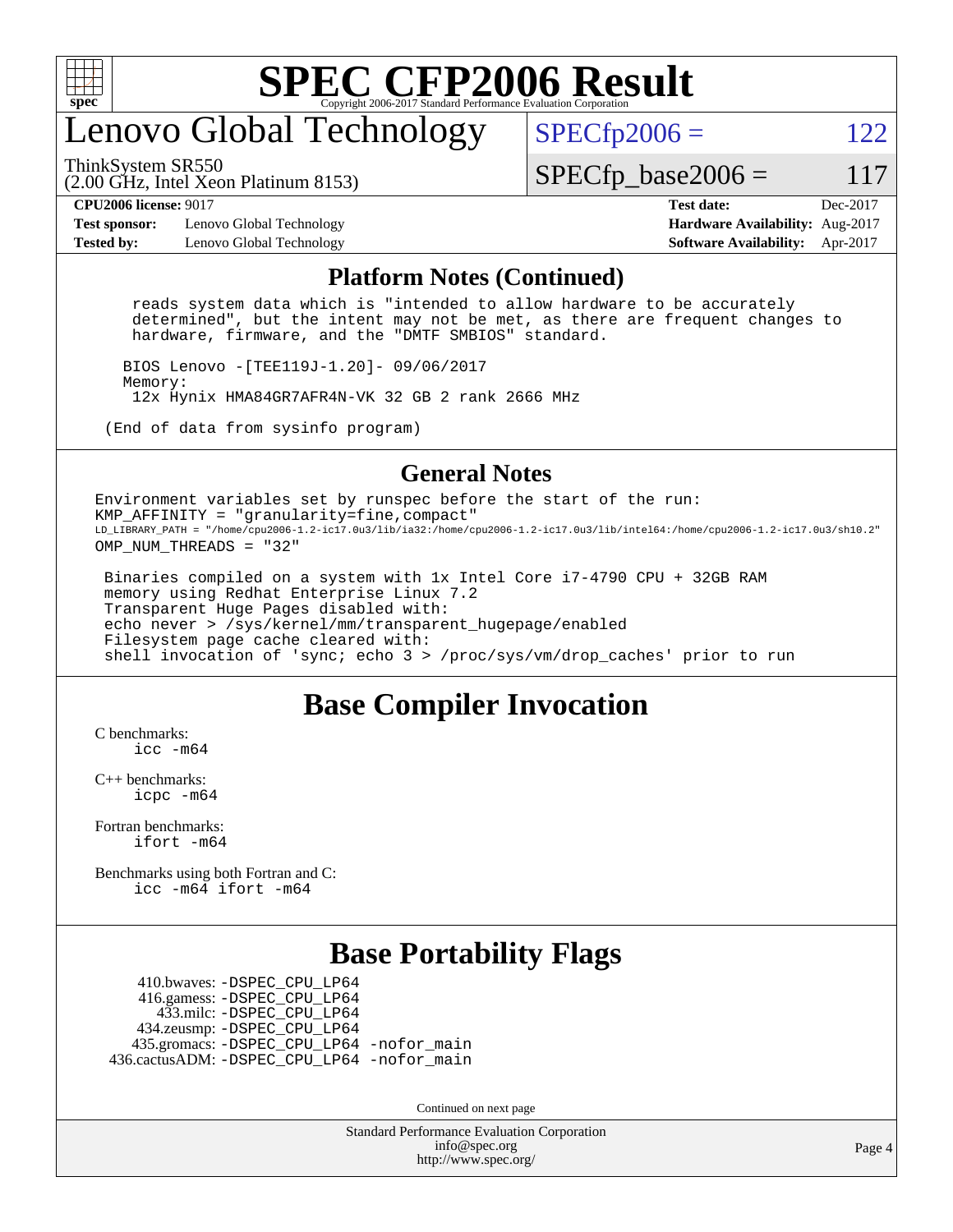

enovo Global Technology

ThinkSystem SR550

(2.00 GHz, Intel Xeon Platinum 8153)

 $SPECfp2006 = 122$  $SPECfp2006 = 122$ 

 $SPECfp\_base2006 = 117$ 

**[Test sponsor:](http://www.spec.org/auto/cpu2006/Docs/result-fields.html#Testsponsor)** Lenovo Global Technology **[Hardware Availability:](http://www.spec.org/auto/cpu2006/Docs/result-fields.html#HardwareAvailability)** Aug-2017

**[CPU2006 license:](http://www.spec.org/auto/cpu2006/Docs/result-fields.html#CPU2006license)** 9017 **[Test date:](http://www.spec.org/auto/cpu2006/Docs/result-fields.html#Testdate)** Dec-2017 **[Tested by:](http://www.spec.org/auto/cpu2006/Docs/result-fields.html#Testedby)** Lenovo Global Technology **[Software Availability:](http://www.spec.org/auto/cpu2006/Docs/result-fields.html#SoftwareAvailability)** Apr-2017

### **[Base Portability Flags \(Continued\)](http://www.spec.org/auto/cpu2006/Docs/result-fields.html#BasePortabilityFlags)**

 437.leslie3d: [-DSPEC\\_CPU\\_LP64](http://www.spec.org/cpu2006/results/res2017q4/cpu2006-20171211-51077.flags.html#suite_basePORTABILITY437_leslie3d_DSPEC_CPU_LP64) 444.namd: [-DSPEC\\_CPU\\_LP64](http://www.spec.org/cpu2006/results/res2017q4/cpu2006-20171211-51077.flags.html#suite_basePORTABILITY444_namd_DSPEC_CPU_LP64) 447.dealII: [-DSPEC\\_CPU\\_LP64](http://www.spec.org/cpu2006/results/res2017q4/cpu2006-20171211-51077.flags.html#suite_basePORTABILITY447_dealII_DSPEC_CPU_LP64) 450.soplex: [-DSPEC\\_CPU\\_LP64](http://www.spec.org/cpu2006/results/res2017q4/cpu2006-20171211-51077.flags.html#suite_basePORTABILITY450_soplex_DSPEC_CPU_LP64) 453.povray: [-DSPEC\\_CPU\\_LP64](http://www.spec.org/cpu2006/results/res2017q4/cpu2006-20171211-51077.flags.html#suite_basePORTABILITY453_povray_DSPEC_CPU_LP64) 454.calculix: [-DSPEC\\_CPU\\_LP64](http://www.spec.org/cpu2006/results/res2017q4/cpu2006-20171211-51077.flags.html#suite_basePORTABILITY454_calculix_DSPEC_CPU_LP64) [-nofor\\_main](http://www.spec.org/cpu2006/results/res2017q4/cpu2006-20171211-51077.flags.html#user_baseLDPORTABILITY454_calculix_f-nofor_main) 459.GemsFDTD: [-DSPEC\\_CPU\\_LP64](http://www.spec.org/cpu2006/results/res2017q4/cpu2006-20171211-51077.flags.html#suite_basePORTABILITY459_GemsFDTD_DSPEC_CPU_LP64) 465.tonto: [-DSPEC\\_CPU\\_LP64](http://www.spec.org/cpu2006/results/res2017q4/cpu2006-20171211-51077.flags.html#suite_basePORTABILITY465_tonto_DSPEC_CPU_LP64) 470.lbm: [-DSPEC\\_CPU\\_LP64](http://www.spec.org/cpu2006/results/res2017q4/cpu2006-20171211-51077.flags.html#suite_basePORTABILITY470_lbm_DSPEC_CPU_LP64) 482.sphinx3: [-DSPEC\\_CPU\\_LP64](http://www.spec.org/cpu2006/results/res2017q4/cpu2006-20171211-51077.flags.html#suite_basePORTABILITY482_sphinx3_DSPEC_CPU_LP64)

481.wrf: [-DSPEC\\_CPU\\_LP64](http://www.spec.org/cpu2006/results/res2017q4/cpu2006-20171211-51077.flags.html#suite_basePORTABILITY481_wrf_DSPEC_CPU_LP64) [-DSPEC\\_CPU\\_CASE\\_FLAG](http://www.spec.org/cpu2006/results/res2017q4/cpu2006-20171211-51077.flags.html#b481.wrf_baseCPORTABILITY_DSPEC_CPU_CASE_FLAG) [-DSPEC\\_CPU\\_LINUX](http://www.spec.org/cpu2006/results/res2017q4/cpu2006-20171211-51077.flags.html#b481.wrf_baseCPORTABILITY_DSPEC_CPU_LINUX)

### **[Base Optimization Flags](http://www.spec.org/auto/cpu2006/Docs/result-fields.html#BaseOptimizationFlags)**

[C benchmarks](http://www.spec.org/auto/cpu2006/Docs/result-fields.html#Cbenchmarks):

[-xCORE-AVX2](http://www.spec.org/cpu2006/results/res2017q4/cpu2006-20171211-51077.flags.html#user_CCbase_f-xCORE-AVX2) [-ipo](http://www.spec.org/cpu2006/results/res2017q4/cpu2006-20171211-51077.flags.html#user_CCbase_f-ipo) [-O3](http://www.spec.org/cpu2006/results/res2017q4/cpu2006-20171211-51077.flags.html#user_CCbase_f-O3) [-no-prec-div](http://www.spec.org/cpu2006/results/res2017q4/cpu2006-20171211-51077.flags.html#user_CCbase_f-no-prec-div) [-parallel](http://www.spec.org/cpu2006/results/res2017q4/cpu2006-20171211-51077.flags.html#user_CCbase_f-parallel) [-qopt-prefetch](http://www.spec.org/cpu2006/results/res2017q4/cpu2006-20171211-51077.flags.html#user_CCbase_f-qopt-prefetch)

[C++ benchmarks:](http://www.spec.org/auto/cpu2006/Docs/result-fields.html#CXXbenchmarks)

[-xCORE-AVX2](http://www.spec.org/cpu2006/results/res2017q4/cpu2006-20171211-51077.flags.html#user_CXXbase_f-xCORE-AVX2) [-ipo](http://www.spec.org/cpu2006/results/res2017q4/cpu2006-20171211-51077.flags.html#user_CXXbase_f-ipo) [-O3](http://www.spec.org/cpu2006/results/res2017q4/cpu2006-20171211-51077.flags.html#user_CXXbase_f-O3) [-no-prec-div](http://www.spec.org/cpu2006/results/res2017q4/cpu2006-20171211-51077.flags.html#user_CXXbase_f-no-prec-div) [-qopt-prefetch](http://www.spec.org/cpu2006/results/res2017q4/cpu2006-20171211-51077.flags.html#user_CXXbase_f-qopt-prefetch)

[Fortran benchmarks](http://www.spec.org/auto/cpu2006/Docs/result-fields.html#Fortranbenchmarks): [-xCORE-AVX2](http://www.spec.org/cpu2006/results/res2017q4/cpu2006-20171211-51077.flags.html#user_FCbase_f-xCORE-AVX2) [-ipo](http://www.spec.org/cpu2006/results/res2017q4/cpu2006-20171211-51077.flags.html#user_FCbase_f-ipo) [-O3](http://www.spec.org/cpu2006/results/res2017q4/cpu2006-20171211-51077.flags.html#user_FCbase_f-O3) [-no-prec-div](http://www.spec.org/cpu2006/results/res2017q4/cpu2006-20171211-51077.flags.html#user_FCbase_f-no-prec-div) [-parallel](http://www.spec.org/cpu2006/results/res2017q4/cpu2006-20171211-51077.flags.html#user_FCbase_f-parallel) [-qopt-prefetch](http://www.spec.org/cpu2006/results/res2017q4/cpu2006-20171211-51077.flags.html#user_FCbase_f-qopt-prefetch)

[Benchmarks using both Fortran and C](http://www.spec.org/auto/cpu2006/Docs/result-fields.html#BenchmarksusingbothFortranandC): [-xCORE-AVX2](http://www.spec.org/cpu2006/results/res2017q4/cpu2006-20171211-51077.flags.html#user_CC_FCbase_f-xCORE-AVX2) [-ipo](http://www.spec.org/cpu2006/results/res2017q4/cpu2006-20171211-51077.flags.html#user_CC_FCbase_f-ipo) [-O3](http://www.spec.org/cpu2006/results/res2017q4/cpu2006-20171211-51077.flags.html#user_CC_FCbase_f-O3) [-no-prec-div](http://www.spec.org/cpu2006/results/res2017q4/cpu2006-20171211-51077.flags.html#user_CC_FCbase_f-no-prec-div) [-parallel](http://www.spec.org/cpu2006/results/res2017q4/cpu2006-20171211-51077.flags.html#user_CC_FCbase_f-parallel) [-qopt-prefetch](http://www.spec.org/cpu2006/results/res2017q4/cpu2006-20171211-51077.flags.html#user_CC_FCbase_f-qopt-prefetch)

### **[Peak Compiler Invocation](http://www.spec.org/auto/cpu2006/Docs/result-fields.html#PeakCompilerInvocation)**

[C benchmarks](http://www.spec.org/auto/cpu2006/Docs/result-fields.html#Cbenchmarks): [icc -m64](http://www.spec.org/cpu2006/results/res2017q4/cpu2006-20171211-51077.flags.html#user_CCpeak_intel_icc_64bit_bda6cc9af1fdbb0edc3795bac97ada53)

[C++ benchmarks:](http://www.spec.org/auto/cpu2006/Docs/result-fields.html#CXXbenchmarks) [icpc -m64](http://www.spec.org/cpu2006/results/res2017q4/cpu2006-20171211-51077.flags.html#user_CXXpeak_intel_icpc_64bit_fc66a5337ce925472a5c54ad6a0de310)

[Fortran benchmarks](http://www.spec.org/auto/cpu2006/Docs/result-fields.html#Fortranbenchmarks): [ifort -m64](http://www.spec.org/cpu2006/results/res2017q4/cpu2006-20171211-51077.flags.html#user_FCpeak_intel_ifort_64bit_ee9d0fb25645d0210d97eb0527dcc06e)

[Benchmarks using both Fortran and C](http://www.spec.org/auto/cpu2006/Docs/result-fields.html#BenchmarksusingbothFortranandC): [icc -m64](http://www.spec.org/cpu2006/results/res2017q4/cpu2006-20171211-51077.flags.html#user_CC_FCpeak_intel_icc_64bit_bda6cc9af1fdbb0edc3795bac97ada53) [ifort -m64](http://www.spec.org/cpu2006/results/res2017q4/cpu2006-20171211-51077.flags.html#user_CC_FCpeak_intel_ifort_64bit_ee9d0fb25645d0210d97eb0527dcc06e)

#### **[Peak Portability Flags](http://www.spec.org/auto/cpu2006/Docs/result-fields.html#PeakPortabilityFlags)**

Same as Base Portability Flags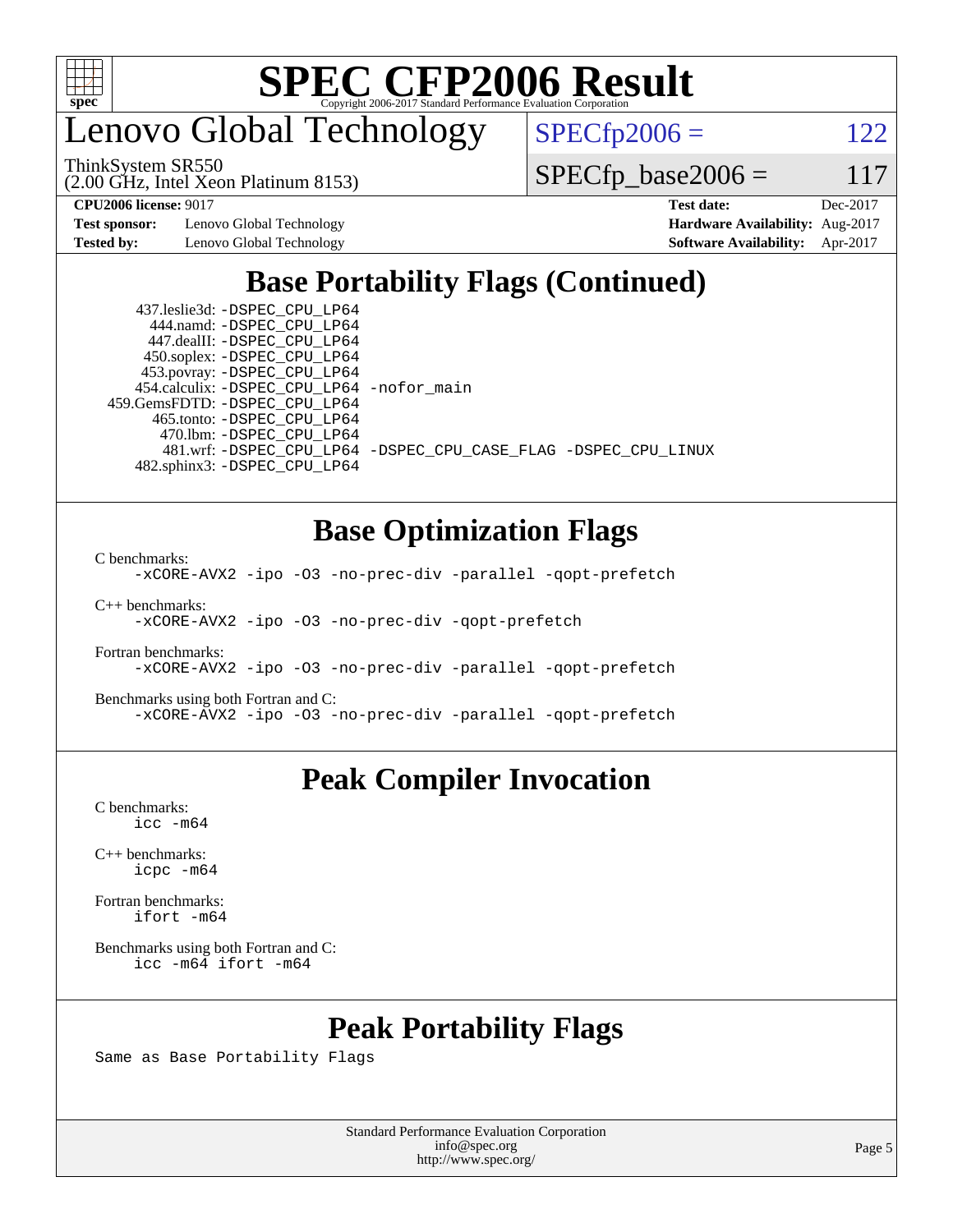

## enovo Global Technology

ThinkSystem SR550

 $SPECTp2006 = 122$ 

 $SPECTp\_base2006 = 117$ 

(2.00 GHz, Intel Xeon Platinum 8153)

**[Test sponsor:](http://www.spec.org/auto/cpu2006/Docs/result-fields.html#Testsponsor)** Lenovo Global Technology **[Hardware Availability:](http://www.spec.org/auto/cpu2006/Docs/result-fields.html#HardwareAvailability)** Aug-2017 **[Tested by:](http://www.spec.org/auto/cpu2006/Docs/result-fields.html#Testedby)** Lenovo Global Technology **[Software Availability:](http://www.spec.org/auto/cpu2006/Docs/result-fields.html#SoftwareAvailability)** Apr-2017

**[CPU2006 license:](http://www.spec.org/auto/cpu2006/Docs/result-fields.html#CPU2006license)** 9017 **[Test date:](http://www.spec.org/auto/cpu2006/Docs/result-fields.html#Testdate)** Dec-2017

### **[Peak Optimization Flags](http://www.spec.org/auto/cpu2006/Docs/result-fields.html#PeakOptimizationFlags)**

[C benchmarks](http://www.spec.org/auto/cpu2006/Docs/result-fields.html#Cbenchmarks):

433.milc: basepeak = yes

 $470.$ lbm: basepeak = yes

 $482$ .sphinx3: basepeak = yes

[C++ benchmarks:](http://www.spec.org/auto/cpu2006/Docs/result-fields.html#CXXbenchmarks)

 444.namd: [-prof-gen](http://www.spec.org/cpu2006/results/res2017q4/cpu2006-20171211-51077.flags.html#user_peakPASS1_CXXFLAGSPASS1_LDFLAGS444_namd_prof_gen_e43856698f6ca7b7e442dfd80e94a8fc)(pass 1) [-prof-use](http://www.spec.org/cpu2006/results/res2017q4/cpu2006-20171211-51077.flags.html#user_peakPASS2_CXXFLAGSPASS2_LDFLAGS444_namd_prof_use_bccf7792157ff70d64e32fe3e1250b55)(pass 2) [-xCORE-AVX2](http://www.spec.org/cpu2006/results/res2017q4/cpu2006-20171211-51077.flags.html#user_peakPASS2_CXXFLAGSPASS2_LDFLAGS444_namd_f-xCORE-AVX2)(pass 2)  $-par-num-threads=1(pass 1) -ipo(pass 2) -O3(pass 2)$  $-par-num-threads=1(pass 1) -ipo(pass 2) -O3(pass 2)$  $-par-num-threads=1(pass 1) -ipo(pass 2) -O3(pass 2)$  $-par-num-threads=1(pass 1) -ipo(pass 2) -O3(pass 2)$  $-par-num-threads=1(pass 1) -ipo(pass 2) -O3(pass 2)$  $-par-num-threads=1(pass 1) -ipo(pass 2) -O3(pass 2)$ [-no-prec-div](http://www.spec.org/cpu2006/results/res2017q4/cpu2006-20171211-51077.flags.html#user_peakPASS2_CXXFLAGSPASS2_LDFLAGS444_namd_f-no-prec-div)(pass 2) [-fno-alias](http://www.spec.org/cpu2006/results/res2017q4/cpu2006-20171211-51077.flags.html#user_peakCXXOPTIMIZEOPTIMIZE444_namd_f-no-alias_694e77f6c5a51e658e82ccff53a9e63a) [-auto-ilp32](http://www.spec.org/cpu2006/results/res2017q4/cpu2006-20171211-51077.flags.html#user_peakCXXOPTIMIZE444_namd_f-auto-ilp32)

447.dealII: basepeak = yes

 $450$ .soplex: basepeak = yes

```
 453.povray: -prof-gen(pass 1) -prof-use(pass 2) -xCORE-AVX2(pass 2)
  -par-num-threads=1-ipo-O3(pass 2)-no-prec-div(pass 2) -unroll4 -ansi-alias
```
[Fortran benchmarks](http://www.spec.org/auto/cpu2006/Docs/result-fields.html#Fortranbenchmarks):

```
410.bwaves: basepeak = yes
```

```
 416.gamess: -prof-gen(pass 1) -prof-use(pass 2) -xCORE-AVX2(pass 2)
  -par-num-threads=1-ipo-O3(pass 2)-no-prec-div(pass 2) -unroll2 -inline-level=0 -scalar-rep-
```
 $434$ .zeusmp: basepeak = yes

437.leslie3d: basepeak = yes

```
 459.GemsFDTD: -prof-gen(pass 1) -prof-use(pass 2) -xCORE-AVX2(pass 2)
     -par-num-threads=1-ipo-O3(pass 2)-no-prec-div(pass 2) -unroll2 -inline-level=0
     -qopt-prefetch -parallel
```

```
 465.tonto: -prof-gen(pass 1) -prof-use(pass 2) -xCORE-AVX2(pass 2)
-par-num-threads=1-ipo-O3(pass 2)-no-prec-div-inline-calloc-qopt-malloc-options=3
-auto -unroll4
```
[Benchmarks using both Fortran and C](http://www.spec.org/auto/cpu2006/Docs/result-fields.html#BenchmarksusingbothFortranandC):

435.gromacs: basepeak = yes

 $436.cactusADM:basepeak = yes$ 

Continued on next page

| <b>Standard Performance Evaluation Corporation</b> |
|----------------------------------------------------|
| info@spec.org                                      |
| http://www.spec.org/                               |